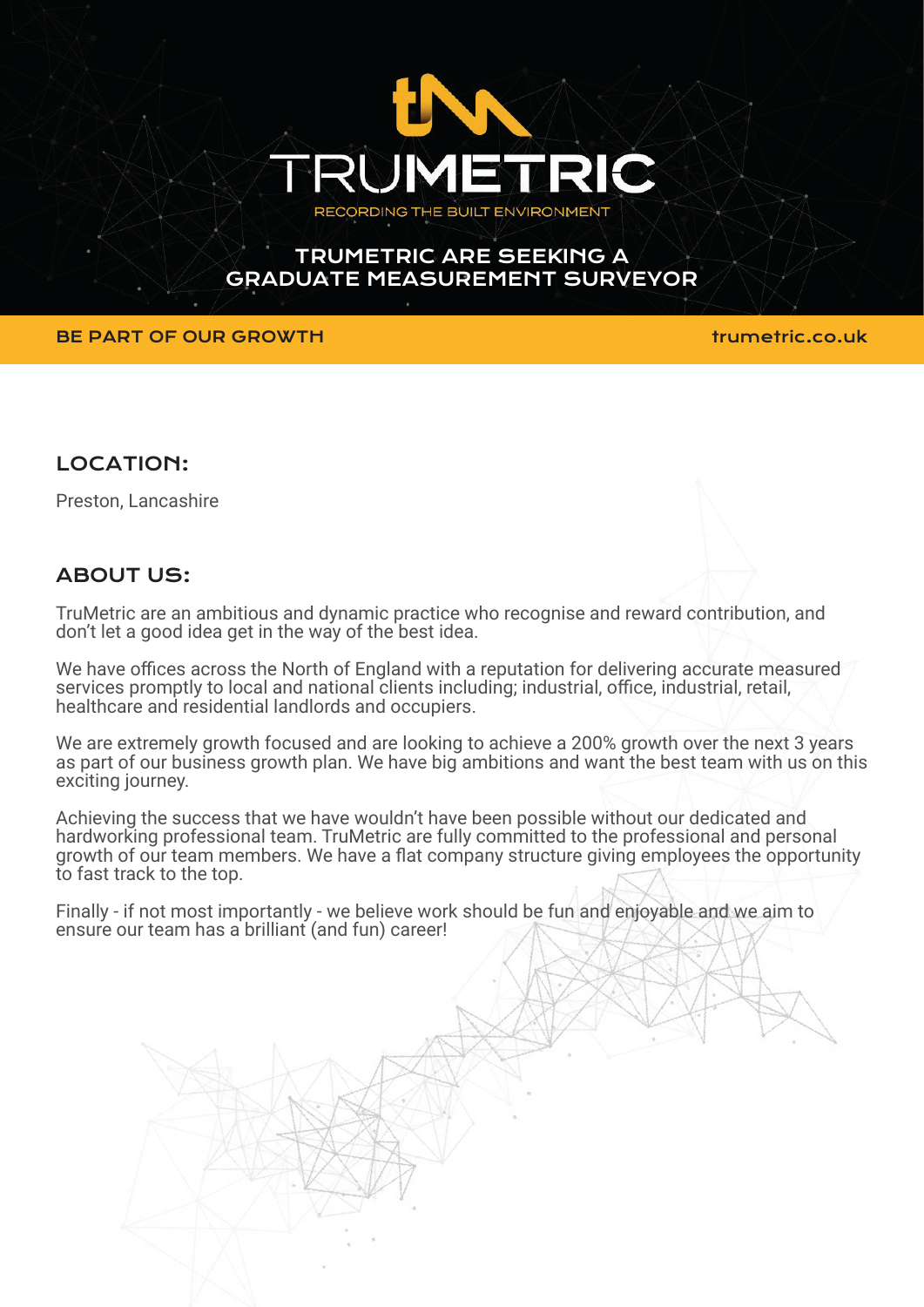## THE ROLE (INCLUDES BUT IS NOT LIMITED TO):

- Undertaking a full range of measured building and area referencing surveys of a wide variety of building types including; office, retail, industrial, healthcare, and residential.
- You will utilise various forms/types of measuring equipment from 3D laser scanners to Total Stations, etc.
- You will pilot drones to provide video and measured data training provided.
- You will assist/support the senior surveyors in the team and when experience allows undertake unsupervised surveys.
- There will be a balance of site and office-based work, but a reasonable amount of traveling and occasional away working will be required.
- You will ensure that all projects meet the necessary company standards, such as quality, data management and health and safety.
- You will take responsibility for data, from its collection to final delivery, using the most appropriate technology and methodology to meet the project specification.
- Target KPI's will be established and reviewed in regular reviews to aid your development in the team.
- You will be responsible for recording time accurately and completing weekly timesheets.

March 1979

- Responsibility for own continuous professional learning.
- Respect and follow company Core Values.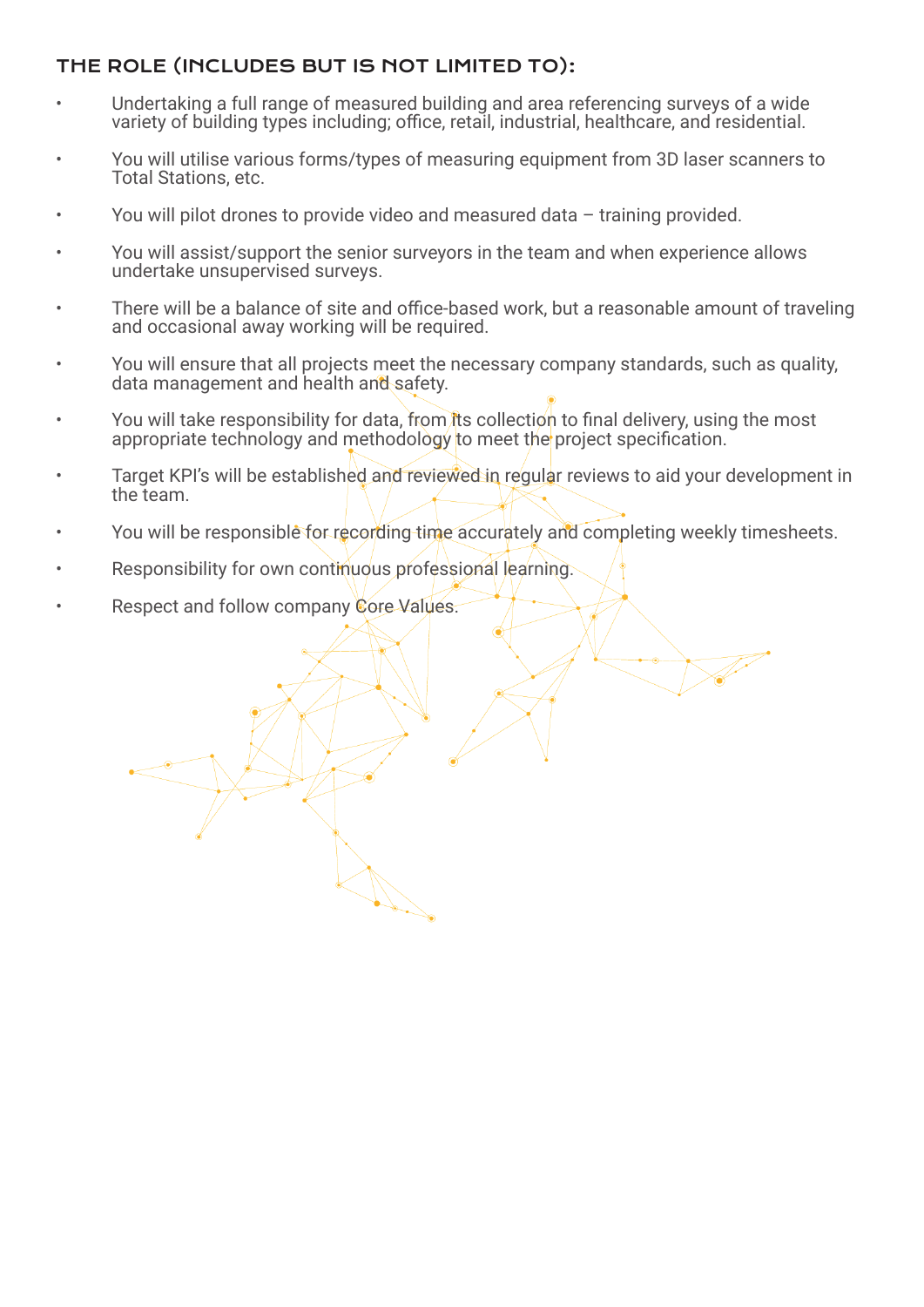## THE PACKAGE (INCLUDES BUT IS NOT LIMITED TO):

Recruiting and developing the best graduates is fundamental to our growth plans and we recognise and reward our employees by offering competitive salaries and transparent bonus scheme and a range of additional benefits that includes:

- Salary range (depending on experience and office location) £18 to 22K.
- On target bonus of £2-3k. Your potential bonus pot being visible throughout the year and updated monthly.
- Clear and planned progression route Fast track to the top for outstanding performers.
- Core hours working between 10am-4pm with opportunity for flexible working to achieve 40 hours per week.
- 1-1 meetings monthly with your line manager to ensure your wellbeing and personal development.
- Training and development opportunities.
- 25 days' annual leave (increasing with service) + bank holidays.
- Pension with Employer contribution.
- Wellbeing support including financial, training and nutrition.
- Inclusive professional and fun culture.
- Regular team social and charity events.
- Payment of relevant professional accreditations.
- Mileage expenses at £0.45 per mile.